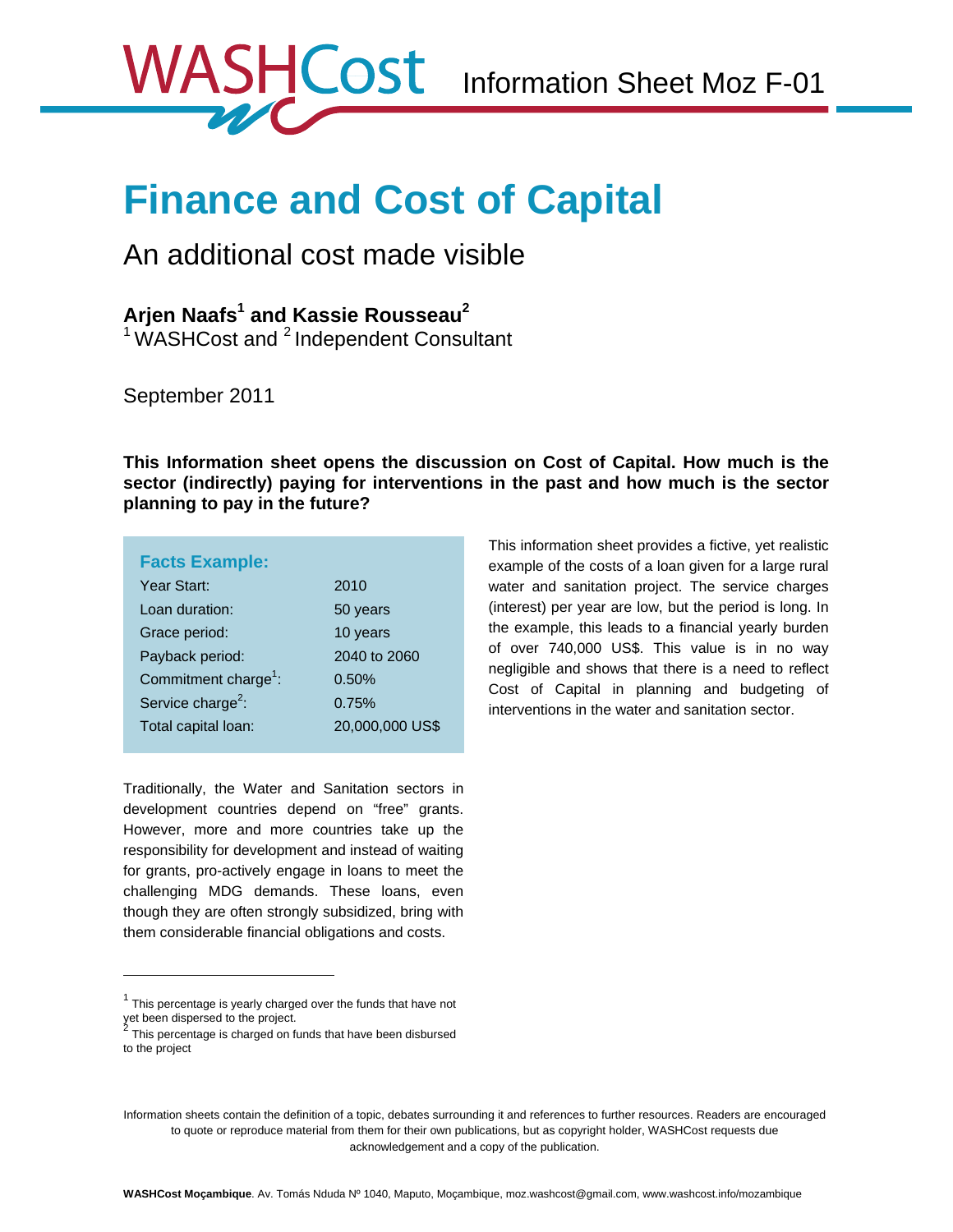# **Introduction:**

The Cost of Capital can be defined freely as the amount of money that needs to be paid for borrowing money. The Cost is often a given % over the loan amount. Typical loans that private individuals get at a bank range from 5 – 20 or even 30% per year.

A government often obtains however, much "softer" loans with lower interest percentages. These government loans have normally repayment periods of 25 to 50 years. The percentages are normally adjusted for inflation.

Rural water supply is typically a responsibility of a specific department, within a ministry of water or public works. Financial obligations as a large loan often are the responsibility of the Ministry of Finance. The finance of these loans often is not known to the water sector, let alone accounted for by the sector.

#### **Calculations:**

In our example case, the total capital borrowed is 20 million US\$. As is often the case, implementation starts only after 4 years. The disbursement is scheduled evenly over the 6 years of implementation (16.7% per year). The grace period (no repayment) is 10 years.

The bank providing the money charges 0.5% per year over the money that has not yet been used (but allocated and reserved) and 0.75% over the money that the project has already spent (service charge). In our example, The costs (or charges) that have been levied during the first 10 years add up to more than one million US\$.

The repayment would be 1% over the first 10 years and 3% over the following 30 years (Table 1). The annual commitment reaches more that 600,000 US\$ per year *over forty years*.

| Table 1: | Annual Repayment schedule of capital |
|----------|--------------------------------------|
|----------|--------------------------------------|

| Year         | %               | <b>Amount (US\$)</b> |
|--------------|-----------------|----------------------|
| 2000-2009    | 0% for 10 years | 0 US\$               |
| 2010-2019    | 1% for 10 years | 20,000 US\$          |
| 2020-2049    | 3% for 30 years | 600,00 US\$          |
| <b>TOTAL</b> |                 | 20,000,000 US\$      |

At the time the repayment starts (2020), the annual charge is over 150.000 US\$ per year (Figure 1). The repayment of charges is assumed to follow the same percentages as in Table 1. However, each year, the costs of the still outstanding amount (the 0.75% service charge) also need to be paid. The development of the annual payment is depicted in Figure 2.





**Figure 2: Annual repayment** 



# **Costs of charges:**

Total Cost of Capital (sum of charges) **5,106,674 US\$**  Maximum annual cost of capital: **157,139 US \$ (year 2020)**  Cost of Capital represents **25.5**% of initial capital loan